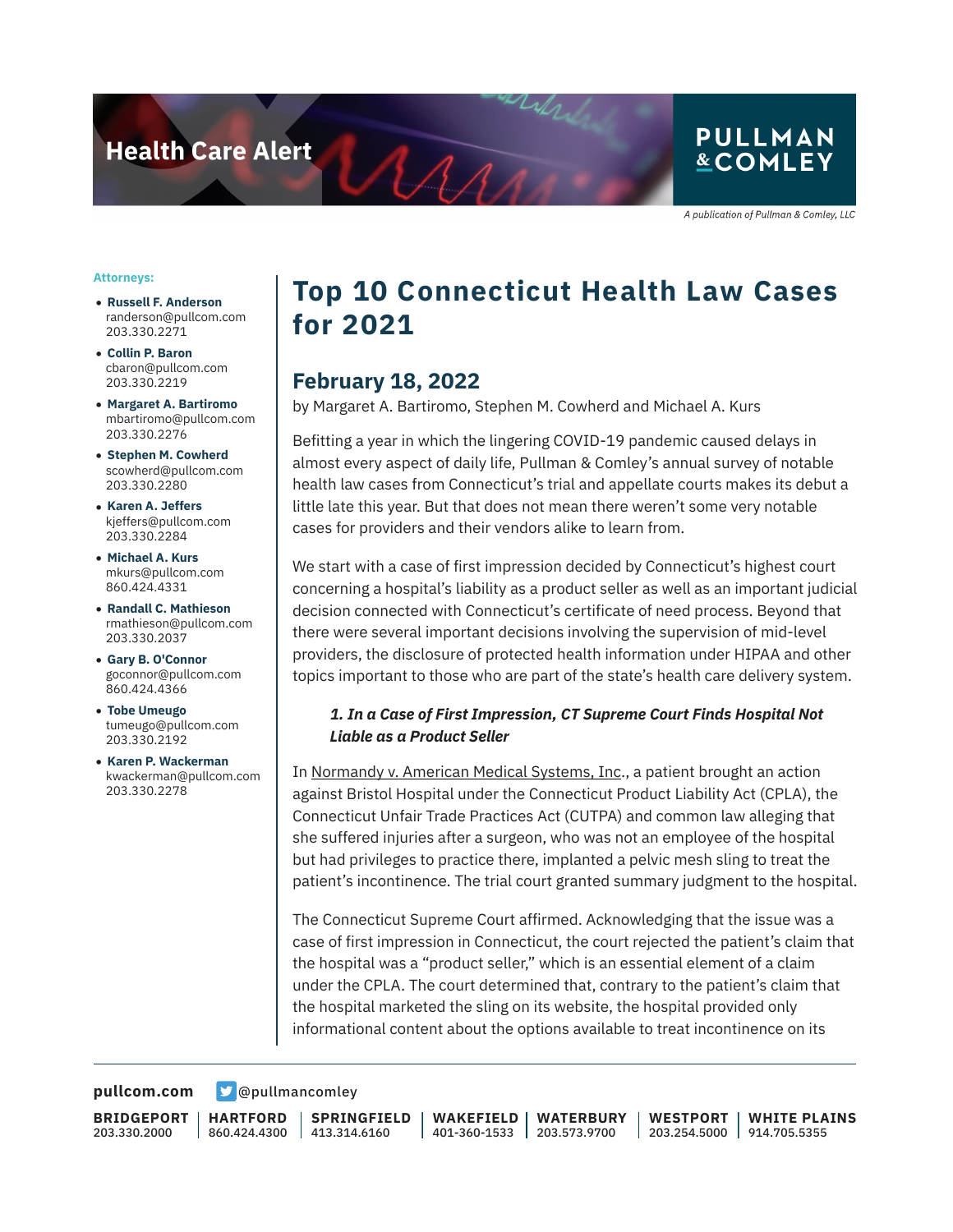### Top 10 Connecticut Health Law Cases for 2021

website and made no mention of the sling, and the fact that the surgeon's medical practice advertised the sling on its website could not be imputed to the hospital. The patient also claimed that the essence of her relationship with the hospital was for the procurement of the sling since the hospital stocked the sling and billed the patient for the sling at a significant upcharge and, further, that the services provided by the hospital to the patient were dependent on the sale of the sling. The court found that these facts did not conclusively establish that the sale was the main purpose of the patient's relationship with the hospital. The court also noted that the majority of the hospital's bill to the patient's insurer was for services, not products.

The court affirmed the trial court's decision that the patient's CUTPA and common law claims against the hospital were time-barred.

#### Normandy v. American Medical Systems, Inc., 262 A.3d 698.

*This case provides a measure of assurance to hospitals that they are not typically product sellers for purposes of the Connecticut product liability law. One reason why the court affirmed the trial court's ruling was because the hospital did not advertise the medical device on its website. For this reason, hospitals may want to review the content of their websites to ensure that particular medical devices are not mentioned.* 

#### *2. Corporation Did Not Properly Seek Judicial Review of CON*

Birch Hill Recovery Center, LLC filed an application with the Office of Health Care Access (OHCA, now the Office of Health Strategy) for a certificate of need (CON) to establish a substance abuse treatment facility in Kent in 2017. High Watch Recovery Center, Inc., a substance abuse treatment facility also in Kent, requested that OHCA designate it as an intervenor. Following a public hearing it was recommended that Birch Hill's application be denied. Birch Hill then filed a brief in opposition and requested oral argument, after which the Department of Public Health (DPH) entered into an agreement with Birch Hill which approved the CON application subject to certain conditions. High Watch appealed to the Superior Court (J.D. New Britain) and argued that DPH had abused its discretion in approving the application. The court granted Birch Hill's motion to dismiss on the grounds that there was no "final decision" in a "contested case," as required by the Uniform Administrative Procedure Act (UAPA) and that therefore the court lacked subject matter jurisdiction.

The Appellate Court of Connecticut affirmed. The court found that the UAPA provides that a contested case does not arise if an agency is not required by law to hold a hearing. In this case, the court found that even though the hearing officer stated that the hearing was a contested case at the beginning of the hearing and had used contested case procedures, the hearing was held pursuant to DPH's discretion under CGS §19a-639a(f)(2) and therefore was not a contested case. As there was no contested case, there was no final decision from which an appeal could be had. That the hearing was not a contested case was also evident from the hearing notice that OHCA sent to High Watch which stated that a hearing was not mandated but was within OHCA's discretion.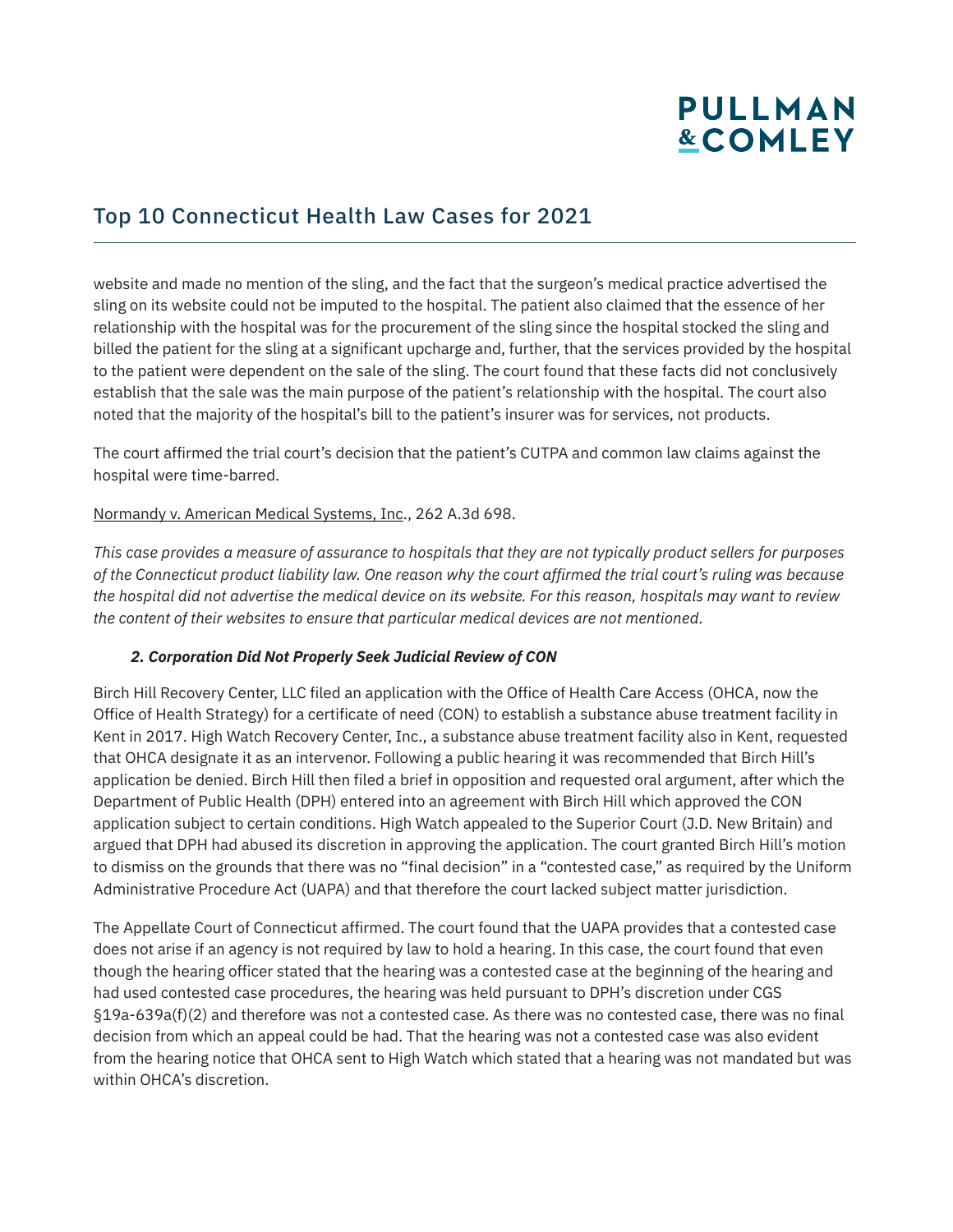### Top 10 Connecticut Health Law Cases for 2021

The court also disagreed with High Watch's argument that its request to intervene constituted a request for a mandatory public hearing under CGS §19a-639a(e). The court noted that High Watch's request failed in this regard for several reasons, including that High Watch requested to intervene and participate in a hearing that OHCA had already scheduled.

The court additionally found that High Watch was not aggrieved by the decision.

High Watch Recovery Center, Inc. V. Department of Public Health, 207 Conn.App. 397, *cert. granted,* 340 Conn. 913.

*The Connecticut Supreme Court has granted certiorari on the questions of whether: (1) the Appellate Court properly concluded that a CON hearing conducted by DPH pursuant to CGS §19a-639a(f)(2) is not a contested case; and, if so (2) whether the Appellate Court correctly concluded that High Watch's letter requesting intervenor status in a CON hearing that had been scheduled pursuant to CGS §19a-639a(f) was not a legally sufficient request for a public hearing pursuant to CGS §19a-639a(e).*

#### *3. Superior Court Denies Motion to Strike Negligence Claim against Physician in Role as Supervising Physician to Physician Assistant*

Connecticut law requires a physician assistant (PA) to enter into a delegation agreement with the supervising physician with whom he or she collaborates, and requires the supervising physician to maintain final responsibility for the care of patients and the performance of the PA. Last year, the Superior Court (J.D. Litchfield) denied a physician's motion to strike a negligence claim against him for failure to exercise oversight, control and direction over the PA for whom he was the supervising physician.

In Schnell v. New Milford Medical Group, LLC, the plaintiff was a diabetic who sought care for a worsening foot infection from a physician and a PA at a medical practice. The PA met with the patient on several occasions but did not consult with the supervising physician about her treatment of the patient. The supervising physician did not review the PA's diagnosis, treatment or care of the patient. Eventually, the PA referred the patient for emergency treatment, at which time the patient underwent amputation of a toe.

The physician and the medical practice moved to strike the patient's negligence claims. The court denied the physician's motion on the basis that the physician had a statutory duty to supervise the PA and failed to do so. The court disagreed with the physician that the patient had to plead that the physician was aware of the PA's propensity to provide substandard medical care as an element of the negligence claim. The court found that the physician's failure to carry out his supervisory duties amounted to allowing the PA to practice medicine and to render care she was not capable of rendering. The court also found that the physician knew or should have known that his failure to supervise the PA would result in harm to the patient and that this failure was a cause of the amputation of the patient's toe and related physical and emotional injuries.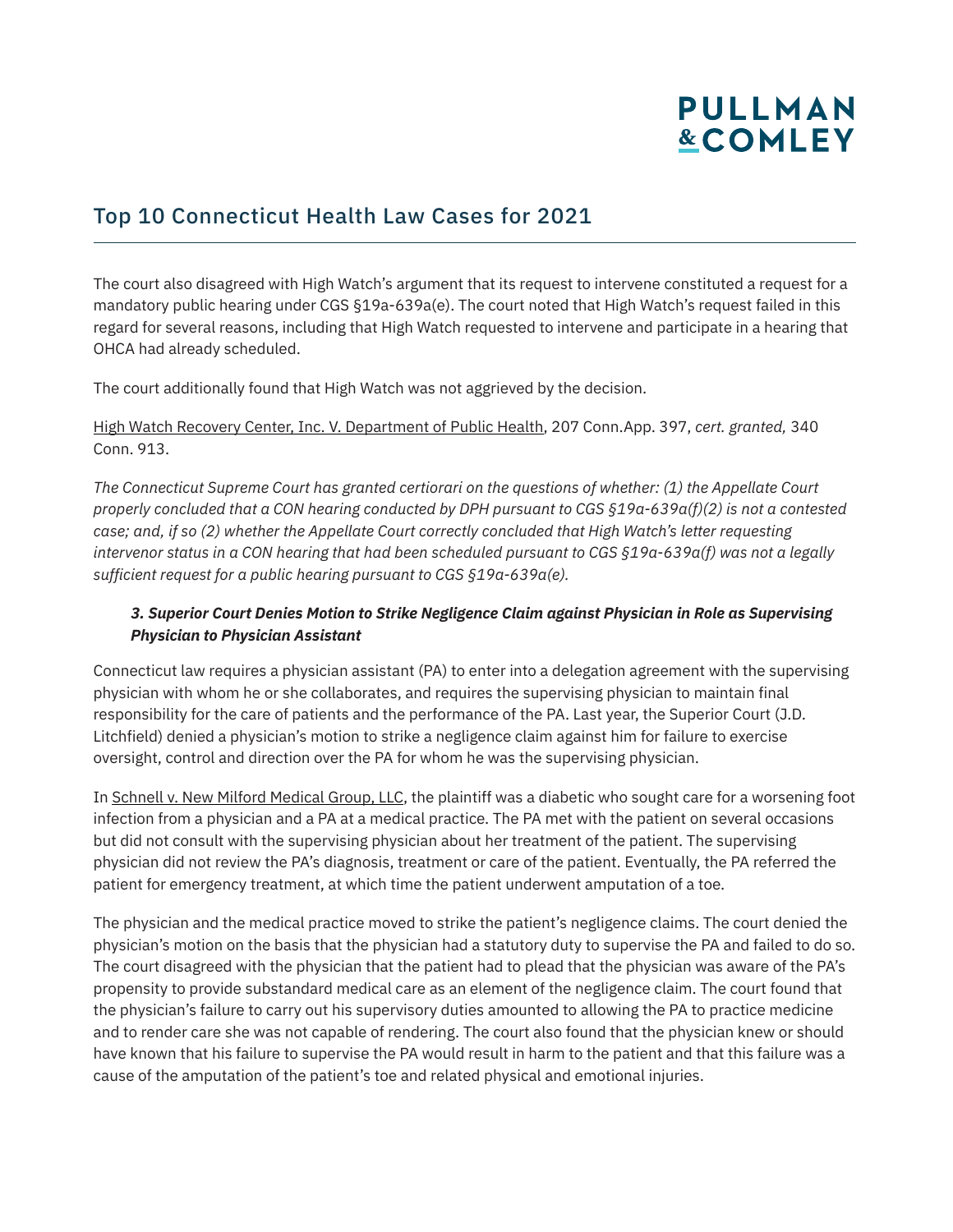### Top 10 Connecticut Health Law Cases for 2021

The court did, however, grant the medical group's motion to strike, finding that an employer generally cannot be held liable for negligent supervision of its employees unless it had notice of an employee's propensity for the type of behavior causing the harm. In this case, the patient did not plead that the medical group knew or reasonably should have known of the PA's propensity to render negligent medical care.

#### Schnell v. New Milford Medical Group, LLC, 2021 WL 6101170.

*This case serves as a strong reminder to physicians who act as supervising physicians to a PA to exercise their supervisory duties and to follow the statutes that require the supervising physician to maintain final responsibility for the patient. While the court did not mention the specifics of the delegation agreement required to be entered into between a supervising physician and a PA, supervising physicians should revisit these agreements on a regular basis and, as required by the statute, no less frequently than annually.*

#### *4. No Violation of HIPAA Found When Nurse Accessed Patient Files to Avert Harm*

The Connecticut District Court (Arterton, J.) denied summary judgment to a hospital which sought to vacate an arbitrator's decision that the hospital's termination of an emergency department (ED) nurse violated the nurse's collective bargaining agreement.

In this case, the adult son of a hospital employee gained unauthorized access to the ED. The nurse informed her co-workers in the ED that she had safety concerns because the man was a drug addict. She also accessed the man's medical records. The man's mother complained to hospital management about the nurse's disclosure of her son's drug addiction and, following an investigation of the matter, the hospital terminated the nurse for violating the Health Insurance Portability and Accountability Act (HIPAA).

The union representing the nurse filed a grievance and the matter was brought before an arbitrator who found: (1) the nurse's knowledge of the man's drug addiction likely stemmed from conversations she had had with the man's mother, not from the man's medical records; (2) the nurse had legitimate reasons for informing other employees of the potential danger of the man's unauthorized entry into the ED; and (3) the nurse's access of the man's medical records was proper and did not violate HIPAA. The court found that the hospital failed to demonstrate that the arbitrator manifestly disregarded the law when it determined that the nurse considered the unauthorized entrance of the man to be a threat to her safety and that she reasonably informed those in her immediate vicinity of her concerns. According to the court, the disclosure, even if it revealed protected health information, would not have violated HIPAA, as HIPAA permits the disclosure of protected health information to avert a serious threat to health or safety to prevent or lessen a serious and imminent threat to the public and is to a person or persons reasonably able to prevent or lessen the threat.

#### Prospect Medical Holdings, Inc. d/b/a Waterbury Hospital v. Unit #10, CHCA NUHHCE AFSCME AFL-CIO, 2021 WL 949751.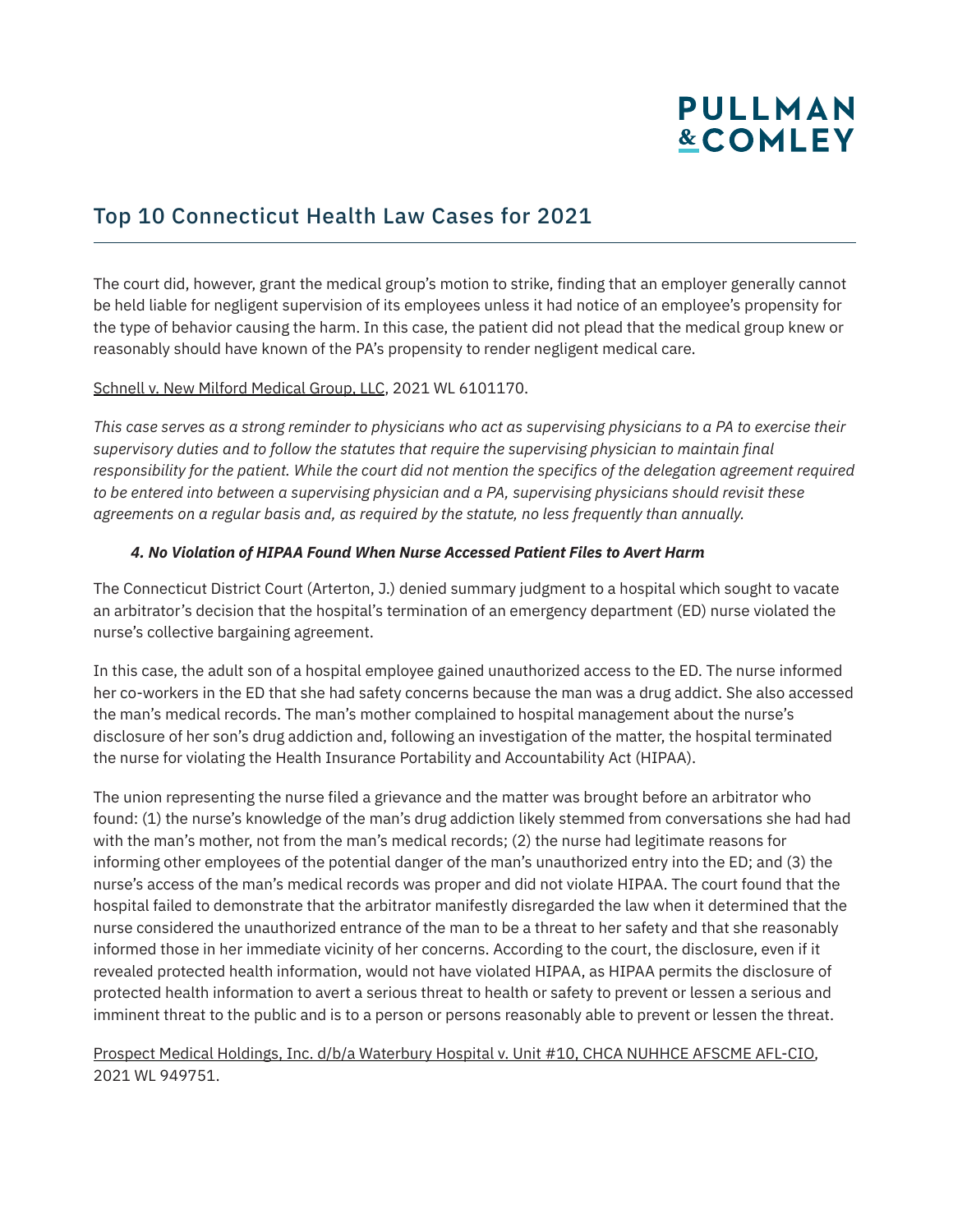## Top 10 Connecticut Health Law Cases for 2021

*This case serves as a reminder that health care facilities and other covered entities should examine the facts surrounding a possible HIPAA breach carefully prior to taking disciplinary action against a practitioner. Experienced counsel should be consulted in cases where the facts are not clear or when the law is not clear about how a situation should be handled.*

#### *5. Medical Practitioner Owes Duty to Mother Not to Cause In-Utero and Delivery Harm to Child*

The Superior Court (Hartford, J.D.) denied a motion to strike a claim of negligent infliction of emotional distress by a mother whose newborn son suffered multiple severe injuries arising from an obstetrician's failure to recognize early signs of macrosomia (large birth weight) during prenatal care and negligence during delivery. The defendants (the obstetrician and the medical practice) argued that the mother's claim should be read as a claim for "bystander" emotional distress because her injury was derivative of the infant's injury and, because bystander emotional distress requires an allegation of gross negligence (which the mother did not plead), the claim must be struck. The mother argued that her injury was not derivative of her son's injury; rather, the defendants owed her a *direct* duty to exercise reasonable medical care so as not to cause injury *to the infant*.

The court determined that there was no appellate authority in Connecticut on the issue of whether a physician providing obstetrical care owes a duty to the mother to prevent harm to her child during gestation and delivery, and that the superior courts were split on this issue. In denying the defendants' motion to strike, the court cited the "modern trend" of finding the existence of a duty arising from the status of the plaintiff as an identifiable third party who might foreseeably suffer harm as a result of the defendant's negligence. The court also noted that the normal expectations of a mother-- that the physician will undertake the care and treatment of both mother and child-- supported a finding of liability based on a theory of negligent infliction of emotional distress.

#### Gambacorta v. Williams, 2021 WL 402053.

*The court was mindful of the important policy goal of limiting the potential liability of health care providers and found that the potential for limitless third party liability was allayed in this case because of the nature of the obstetrical physician-patient relationship, which necessarily involves treatment to ensure the health of both the mother and the fetus.*

### *6. No Willful Disclosure of Patient's HIV Status*

Connecticut General Statutes (CGS) Section 19a-590 provides for a cause of action against a person who "willfully violates" the statutes governing AIDS testing and the limitations on the disclosure of HIV-related information. Prior courts have held that the term "willful" requires a plaintiff to demonstrate that the defendant was aware and/or cognizant that it was disclosing the plaintiff's confidential HIV-related information, but does not require an intent to cause injury.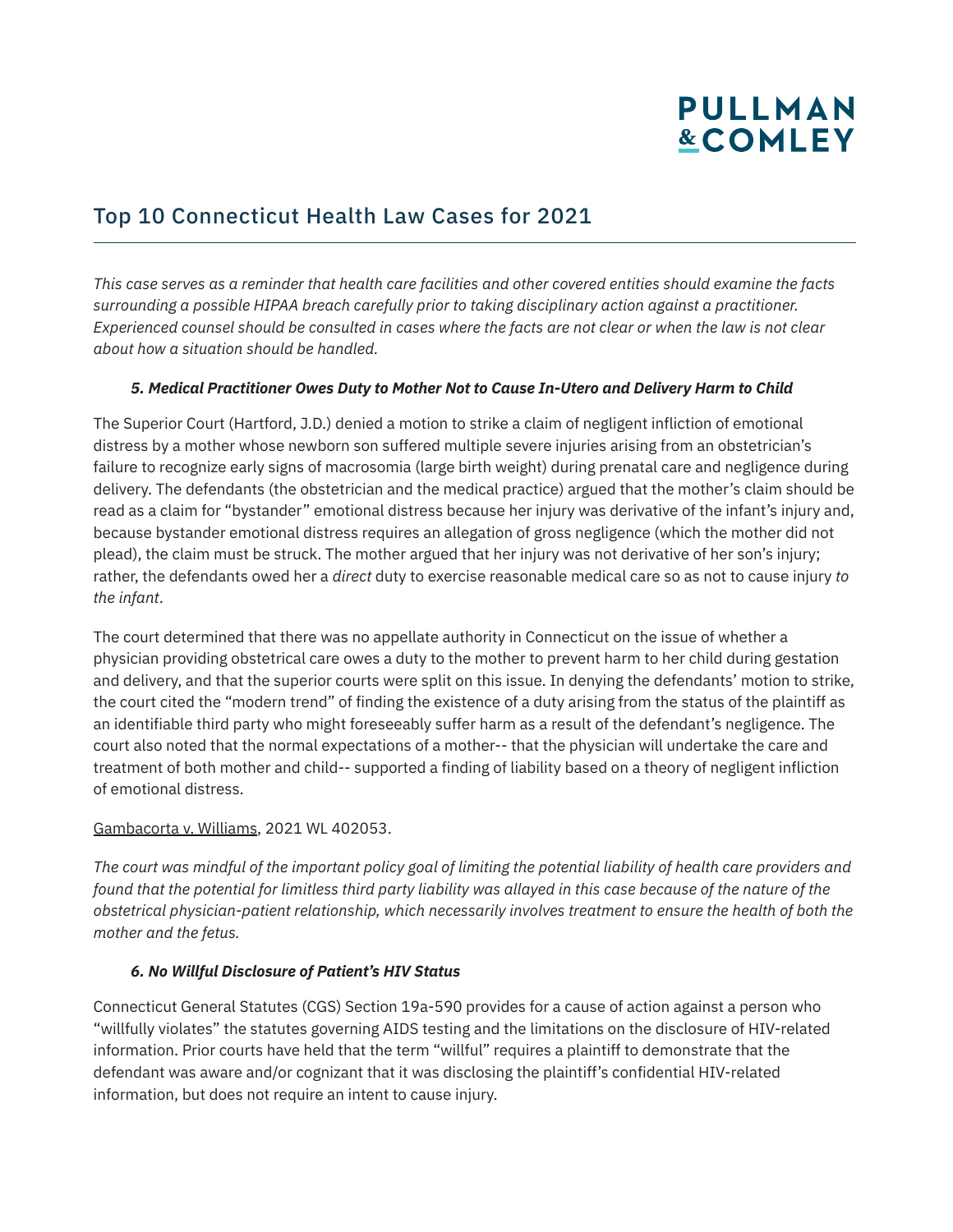## Top 10 Connecticut Health Law Cases for 2021

In Hart v. NB Health Care, LLC, a patient of a home health agency claimed that her HIV status was unlawfully disclosed when her HIV medication was mistakenly delivered to her neighbor's house on several occasions. The patient sued the delivery company and the home health agency for breach of CGS §19a-590, as well as for negligent infliction of emotional distress and negligence in violation of HIPAA.

The Superior Court in New Britain granted the motions to strike of both defendants. With respect to the delivery company, the court found that the plaintiff failed to establish that the company was aware and/or cognizant that it delivered the medication to the wrong address or even that the company was aware of the contents of the packages. The court also struck the claim for emotional distress, in part because the plaintiff did not plead that the injuries which she alleged to have suffered were severe enough to cause illness or bodily harm, which is an essential element of the cause of action. On the HIPAA claim, the court agreed with the delivery company that: (i) HIPAA does not recognize a private right of action; and (ii) Connecticut has recognized a common law cause of action when a claim involves the relationship between a physician (and we assume other health care providers) and a patient (see our discussion of the case establishing this common law right here).

With respect to the home health agency, the plaintiff claimed that upon learning that her HIV medication was delivered to her neighbor's home, she contacted the agency and instructed it not to allow anyone else to sign for her medication and to deliver it only to her. The court found that these instructions were insufficient to establish that the agency was aware and/or cognizant that it was disclosing her confidential HIV-related information in violation of CGS §19a-590. In rejecting the plaintiff's emotional distress and HIPAA claims, the court noted that the plaintiff failed to allege the manner in which her information was actually disclosed and therefore her allegations were insufficient to demonstrate an actual disclosure of confidential medical information to a third party.

#### Hart v. NB Health Care, LLC, 2021 WL 3409338.

*Health care providers should keep in mind that the outcome of this case might have been different if the plaintiff's allegations were more specific. For example, the court noted that the plaintiff did not allege that the packaging of the medication identified its contents or that her HIV status was discernible from the packaging. If the neighbor could have determined her HIV status from the packaging, it might have denied the defendants' motions to strike.*

#### *7. Court Strikes Claims that Hospital Was Vicariously Liable for Employee's Unauthorized Access of Confidential Patient Information*

The plaintiff in this case was a patient of Danbury Hospital. A hospital employee, who was not involved in the care or treatment of the patient, gained unauthorized access to the patient's medical records (which included her HIV status) and disclosed the patient's HIV status to the patient's boyfriend and others. The patient claimed that the hospital was vicariously liable for the unauthorized access and disclosure of confidential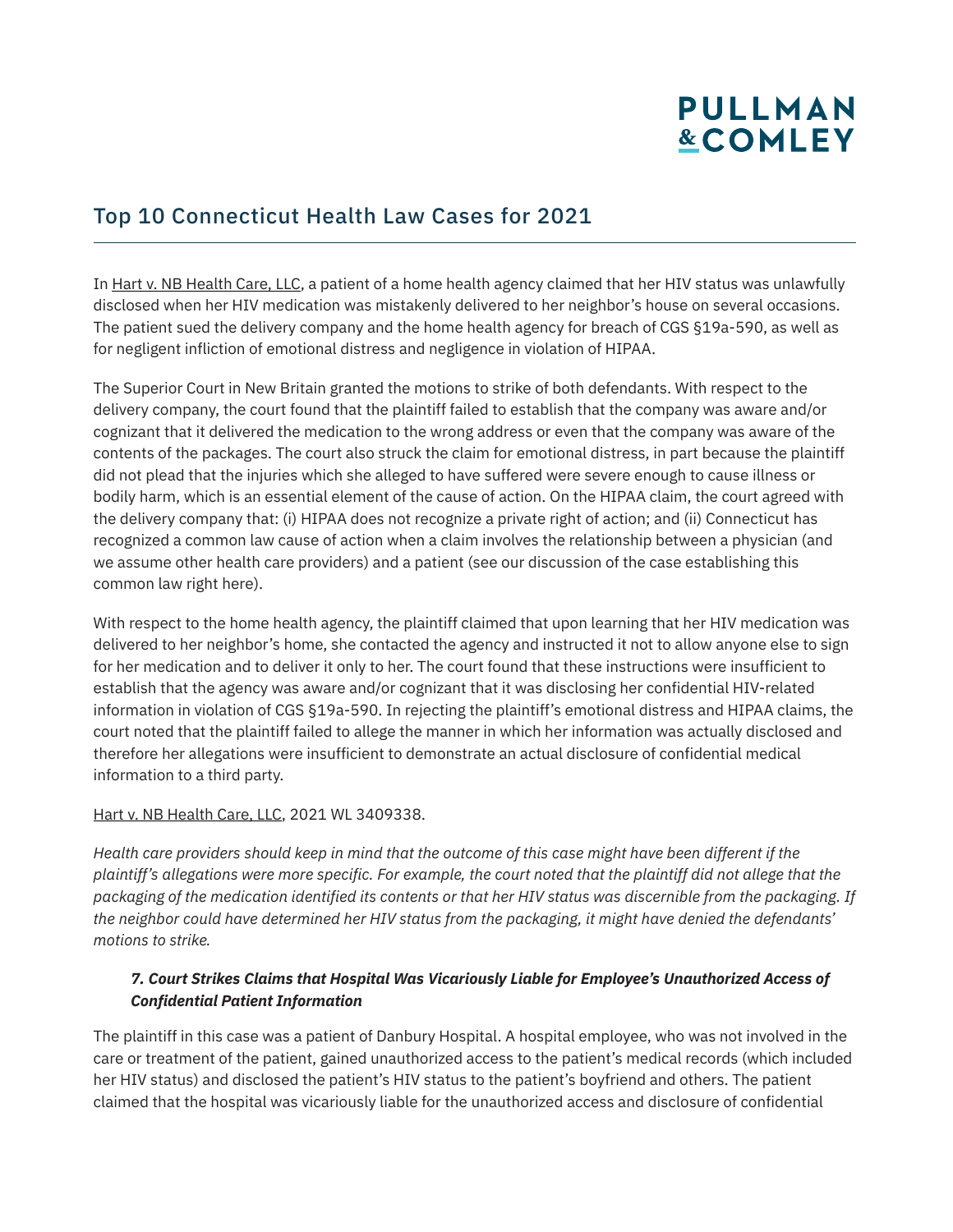### Top 10 Connecticut Health Law Cases for 2021

patient information by the employee. These claims included charges of invasion of privacy; breach of CGS §19a-583 (which sets forth limitations on the disclosure of HIV-related information); negligence; and negligent infliction of emotional distress. The Superior Court (J.D. Danbury) granted the hospital's motion to strike these claims on the basis that the complaint did not support any rationale to determine that the employee was accessing the plaintiff's records as part of her job or to serve her employer.

The court also granted the hospital's motion to strike charges that the hospital was liable for the employee's actions under the Connecticut Unfair Trade Practices Act (CUTPA), finding that a CUTPA claim against a health care provider must allege that an entrepreneurial or business aspect of the provision of services was implicated. The court found no such implication.

However, the court denied the hospital's motion to strike the plaintiff's other claims that were not based upon the actions of the employee, including breach of contract, negligent and intentional infliction of emotional distress and negligence. The court found that the plaintiff provided factual allegations for each of these causes of action. With respect to the negligence claim in particular, the plaintiff alleged 25 different instances of negligence including, without limitation, failure to establish internal policies and/or procedures to safeguard the confidentiality of patient information and failure to protect the dissemination of confidential patient information by employees.

#### Doe v. Danbury Hospital, 2021 WL 402055.

*The plaintiff's 25 negligence claims on the part of the hospital also included various failures to train employees regarding the protection of confidential patient information. At this stage of the case the court assumes the failures alleged. It may yet turn out that the allegations are not supported by evidence. The HIPAA Privacy Rule requires a covered entity to have written policies and procedures to implement the privacy standards and to train its workforce on these policies and procedures, as necessary and appropriate for the workforce to perform their functions, as the hospital may have done. Cases of this sort are a reason for covered entities to ensure that they are up-to-date on these training obligations and that they document their compliance with these obligations.*

#### *8. Failure to Permit DPH Access to Patient Records Leads to Severe Consequences*

The defendant in this case was a dentist who was requested to produce patient records in response to an audit conducted by an insurer with whom he contracted. When the dentist refused to produce the records, the matter was referred to the Department of Public Health (DPH), which over the next few years obtained first a subpoena and then a contempt order against the dentist in Superior Court. In 2019, the court imposed a fine of \$1,000 for each day of noncompliance (which was later vacated). Because the dentist claimed that the subject records had been contaminated by toxic mold caused by flooding in his office storage area, the court ordered the dentist to make available to DPH all records relating to the subject patients and required the dentist to provide DPH with full access to his dental office for the purpose of inspecting and verifying the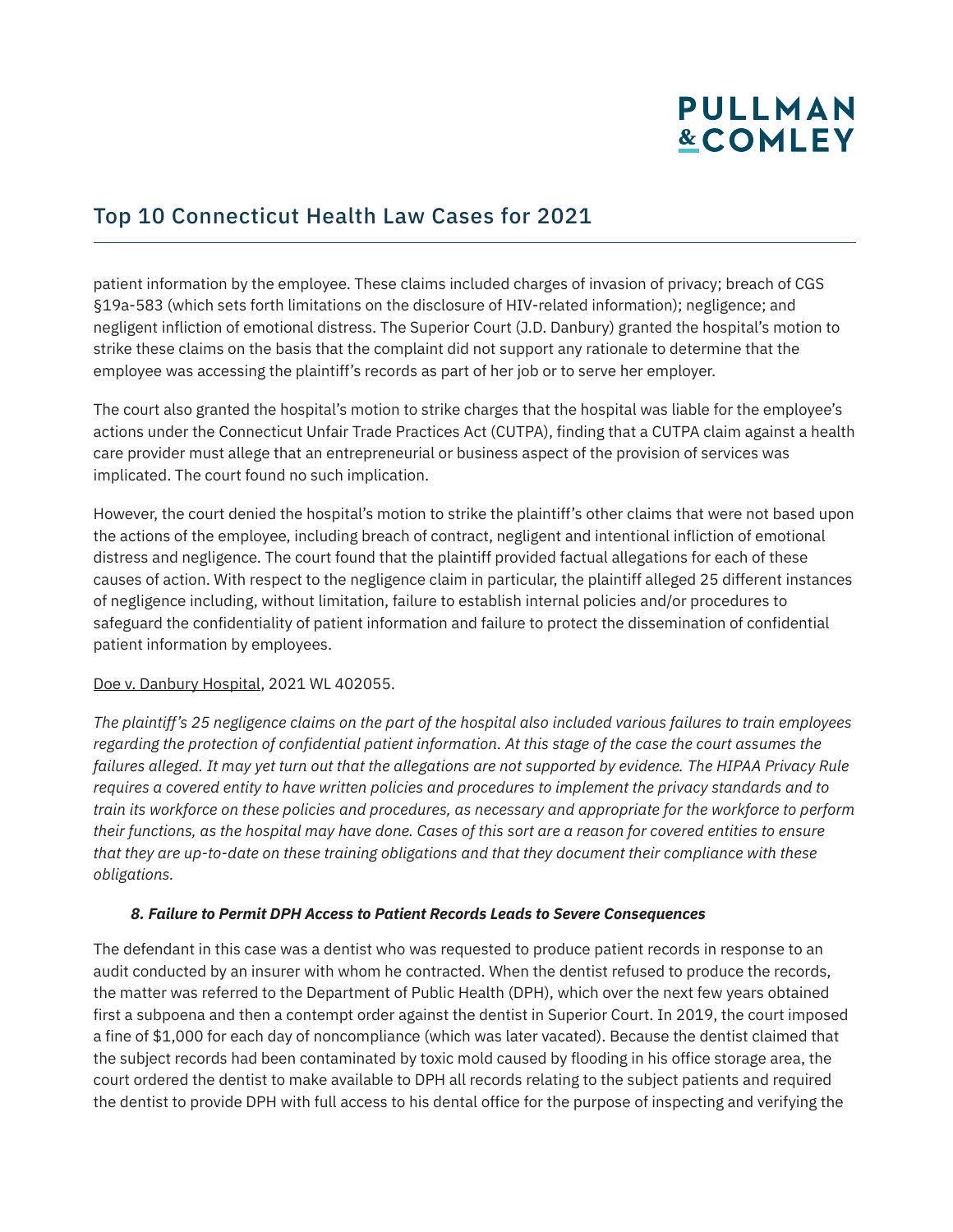### Top 10 Connecticut Health Law Cases for 2021

manner of storage, existence and location of patient records and other documents. In addition, the court awarded DPH its attorney's fees.

Last year, the Appellate Court of Connecticut affirmed, finding in part that the order permitting DPH to search the dentist's office did not violate the dentist's Fourth Amendment right to be free from unreasonable searches and seizures. The court relied on General Statutes §19a-14(c), which gives DPH the authority to order the production of books, records and documents of its licensees and to enforce its orders, and found that the order was sufficiently limited in scope.

Following the Connecticut Supreme Court's denial of certiorari, DPH moved the Superior Court for another contempt order and, later, for an order of imprisonment due to the dentist's persistent failure to allow DPH investigators access to his patient records. The court denied imprisonment because of the defendant's health but imposed a daily fine that would increase each month up to \$2,500/day. DPH also revoked his license.

State of Connecticut Commissioner v. Colandrea, 202 Conn.App. 815, *cert. denied*, 336 Conn. 930, 2021 WL 3127089, 2021 WL 5112980.

*This case illustrates the necessity of proper storage of patient medical records and highlights the risks run when interfering with DPH's access to records it has an entitlement to examine. Health care professionals are well-advised to work with experienced counsel when responding to record requests of insurance carriers and governmental authorities to help avoid the occurrence of similar severe enforcement measures.*

#### *9. Court Finds Only Limited Immunity from Lawsuit related to COVID-19*

In Mills v. Hartford Health Care Corp., a woman had a heart condition and exhibited symptoms that were consistent with a COVID-19 infection when she arrived at the hospital in March 2020. The hospital's policy at the time was not to admit patients suspected of having COVID-19 to its cardiac catheterization lab in order to preserve PPE. She was tested for COVID-19 and put in isolation. The decedent's negative test result was obtained several days later, at which time the hospital set up an appointment for the cardiac catheterization lab for late the following day. However, the patient died early that morning of a heart attack.

The decedent's administrator sued the hospital and several treating physicians for medical malpractice and the defendants filed a motion to dismiss based on: (i) Governor Lamont's Executive Order 7V (which has since expired), which provided immunity for medical providers while providing health care services in support of the State's COVID-19 response; and (ii) the federal Public Readiness and Emergency Preparedness (PREP) Act, which provides immunity when a health care provider administers any test to diagnose COVID-19, even if the plaintiff alleges gross negligence.

The Superior Court (J.D. Hartford) dismissed the plaintiff's claims that were based on the defendants' actions prior to receiving the negative COVID-19 test result because, in reliance of Executive Order 7V and the PREP Act, the defendants were acting out of a good faith belief that the decedent had COVID-19. However, the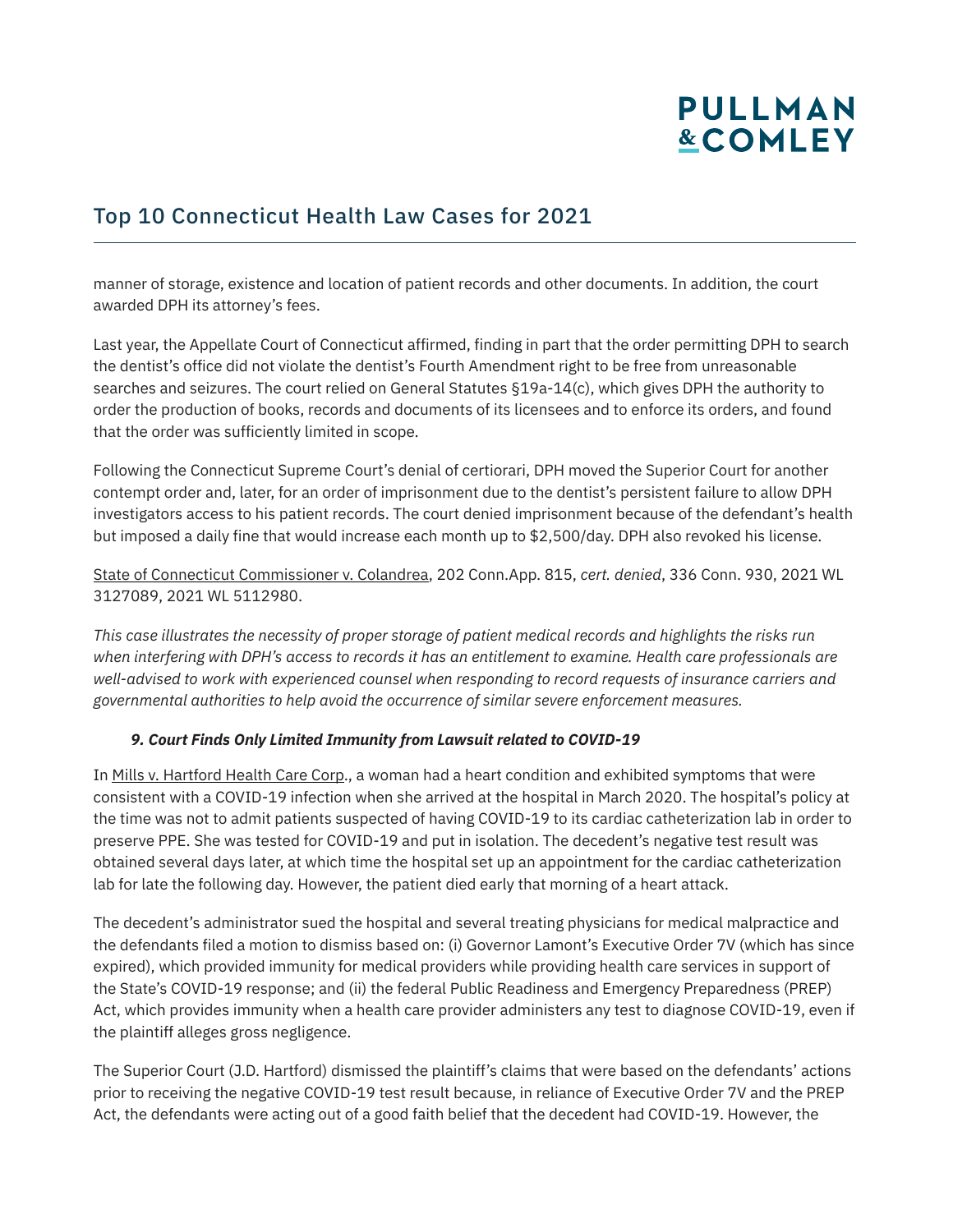### Top 10 Connecticut Health Law Cases for 2021

court denied the motions to dismiss the claims for acts occurring after the negative test result was obtained since the defendants then had actual knowledge that the decedent did not have COVID-19 and they could no longer claim they were providing healthcare services in support of the State's COVID-19 response. The court noted that the defendants' own actions demonstrated that they knew they were no longer providing medical care related to COVID-19 because they discontinued the decedent's isolation protocols after they received her negative test result.

Mills v. Hartford Health Care Corp., 2021 WL 4895676.

*This case illustrates the parameters of the immunity afforded by Governor Lamont's executive order and federal law for health care providers who treat patients suspected of having COVID-19.* 

#### *10. CT Appellate Court Holds that Omission of Opinion Letter Cannot be Cured after Statute of Limitations Has Expired*

The Appellate Court of Connecticut ruled that a plaintiff in a medical malpractice action cannot add the statutorily-required opinion letter after the statute of limitations in the action has expired.

In Kissel v. Center for Women's Health, P.C., the plaintiff allegedly suffered serious burns to her foot after prolonged contact with a heat lamp used during an acupuncture procedure. The plaintiff brought a medical malpractice action against the treating acupuncturist and the medical practice (as well as a products liability claim against the manufacturer of the heat lamp). The defendants moved to dismiss the complaint because it did not include an opinion letter from a similar health care provider as required by CGS §52-190a. According to the plaintiff, the opinion letter existed at the time the complaint was filed but was inadvertently omitted, and the trial court permitted her to amend the complaint to add the required opinion letter. The defendants argued that the omission deprived the court of personal jurisdiction and that the plaintiff could not cure this defect because the two-year statute of limitations had passed.

The trial court denied the defendants' second motion to dismiss, relying on an earlier Appellate Court case which gave courts discretionary power to permit an amendment to a complaint if the opinion letter existed prior to the commencement of the action. The trial court also found that the dismissal of the complaint would elevate form over substance and violate Connecticut's public policy of allowing a trial on the merits. A jury found in the plaintiff's favor and awarded her one million dollars on each of the malpractice and product liability claims.

The malpractice defendants filed a post-verdict motion in light of an Appellate Court case that was decided after verdict was reached which held that any attempt to cure a defect relating to a §52-190a opinion letter must have occurred prior to the expiration of the statutory limitation period. The trial court denied the motion citing, among other things, that the purpose underlying CGS §52-190a had been satisfied, given the jury verdict and the defendants appealed.